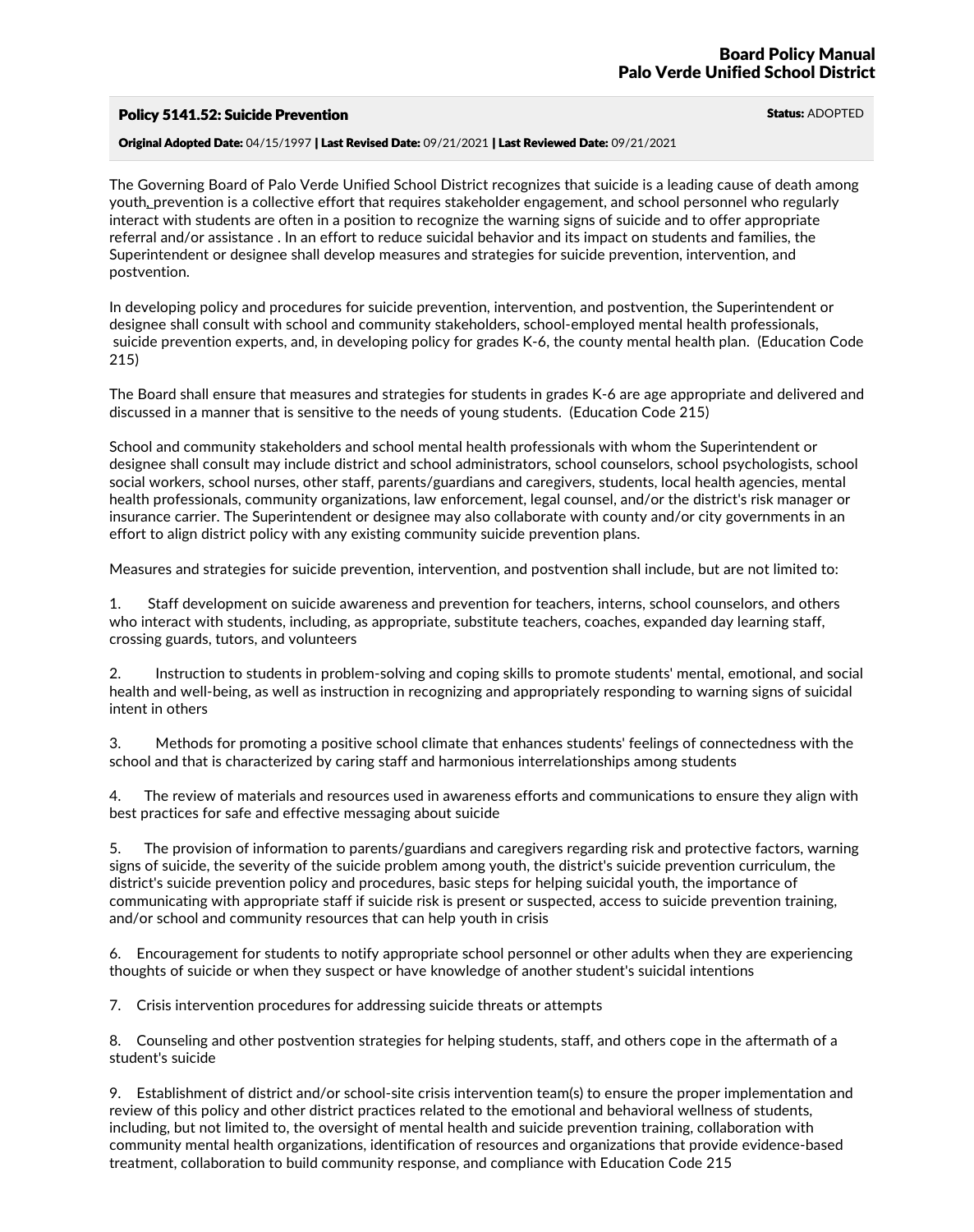As appropriate, these measures and strategies shall specifically address the needs of students who are at high risk of suicide, including, but not limited to, students who are bereaved by suicide; students with disabilities, mental illness,<br>or substance use disorders; students who are experiencing homelessness or who are in out-of-home set foster care; and students who are lesbian, gay, bisexual, transgender, or questioning. (Education Code 215)

## The Board shall ensure that measures and strategies for students in grades K-6 are age appropriate and delivered and *discussed in a manner that is sensitive to the needs of young students. (Education Code 215)*

If a referral is made for mental health or related services for a student in grade K-6 who is a Medi-Cal beneficiary, the Superintendent or designee shall coordinate and consult with the county mental health plan. (Education Code 215)

District employees shall act only within the authorization and scope of their credential or license. Nothing in this policy shall be construed as authorizing or encouraging district employees to diagnose or treat mental illness unless they are specifically licensed and employed to do so. (Education Code 215)

The Board shall review, and update as necessary, this policy at least every five years. The Board may, at its discretion, review the policy more frequently. (Education Code 215)

The Superintendent or designee shall periodically review district data pertaining to school climate and reports of suicidal ideation, attempts, or death to identify patterns or trends and make recommendations regarding program development.

The Superintendent or designee shall post this policy on the district's web site, in a prominent location and in a manner that is easily accessible to parents/guardians and students. (Education Code 234.6)

#### **Overall Strategic Plan for Suicide Prevention**

The Superintendent or Designee shall involve school-employed mental health professionals (e.g., school counselors, psychologists, social workers, nurses), administrators, other school staff members, parents/guardians/careg implementing, and evaluating the district's strategies for suicide prevention and intervention. Districts must work in conjunction with local government agencies, community-based organizations, and other community supports to identify additional resources (Riverside University Health System – Behavioral Health, Child Services, Substance Use Services, Friday Night Live/ Club Live Programs).

To ensure the policies regarding suicide prevention are properly adopted, implemented, and updated, the district shall appoint an individual (or team) to serve as the suicide prevention point of contact for the district. In addition,<br>each school shall identify at least one staff member to serve as the liaison to the district's suicid contact, and coordinate and implement suicide prevention activities on their specific campus. This policy shall be reviewed and revised as indicated, at least annually in conjunction with the previously mentioned community stakeholders.

#### Resources:

The K–12 Toolkit for Mental Health Promotion and Suicide Prevention has been created to help schools comply with and implement AB 2246, the Pupil Suicide Prevention Policies. The Toolkit includes resources for schools as they promote youth mental wellness, intervene in a mental health crisis, and support members of a school community after the loss of someone to suicide.

Additional information about this Toolkit for schools can be accessed on the Heard Alliance Web site at http://www.heardalliance.org/ (https://simbli.eboardsolutions.com/SU/LTv5MtogwEcHZWSDYyKaew==) .

### **Prevention**

#### A. **Messaging about Suicide Prevention**

Messaging about suicide has an effect on suicidal thinking and behaviors. Consequently, Palo Verde Unified School District along with its partners has critically reviewed and will continue to review all materials and resources used in awareness efforts to ensure they align with best practices for safe messaging about suicide.

Resources: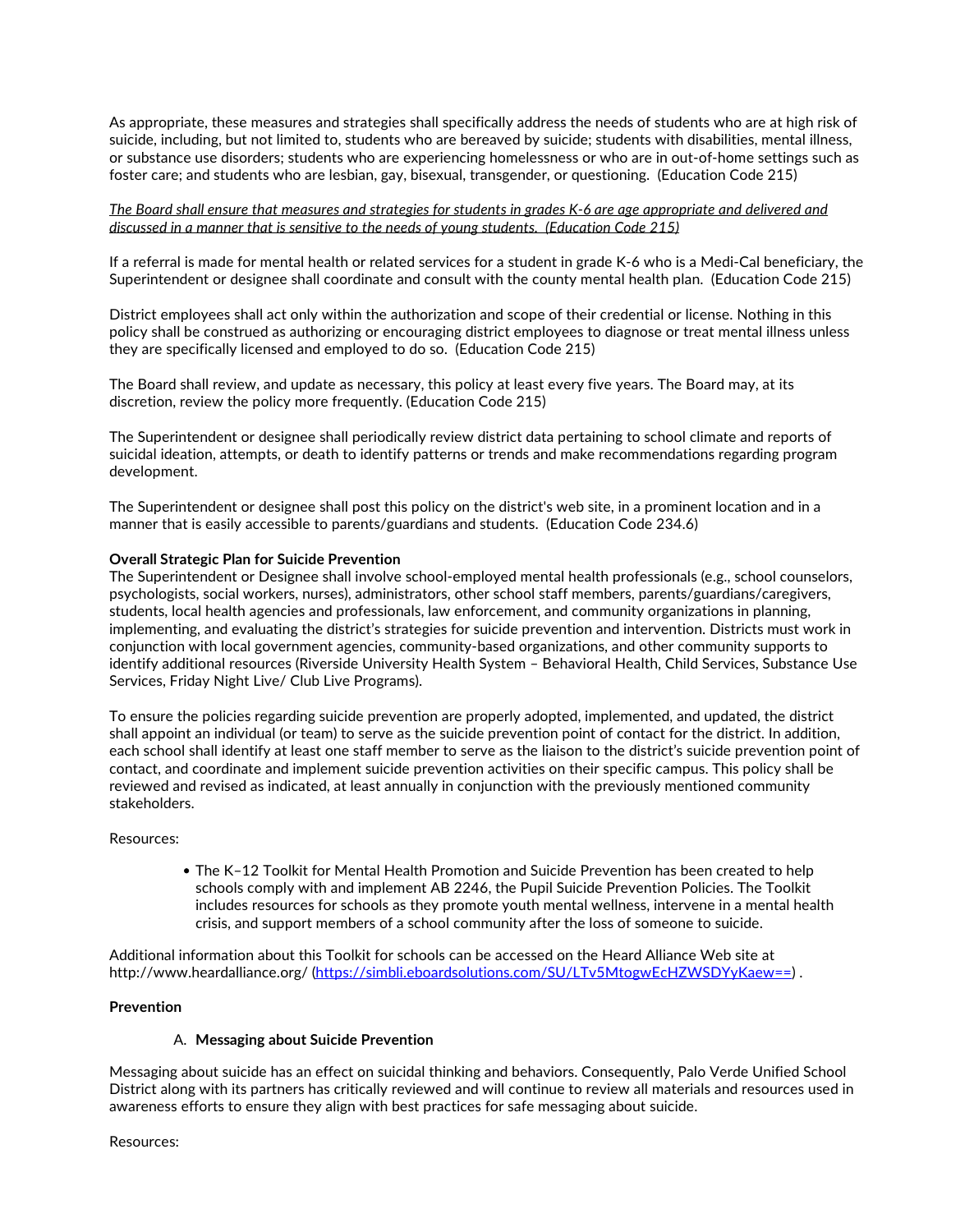- For information on public messaging on suicide prevention, see the National Action Alliance for Suicide Prevention Web site at http://suicidepreventionmessaging.actionallianceforsuicideprevention.org/ (https://simbli.eboardsolutions.com/SU/V5MFxPEF9zEGuWFDigPj8A==)
- For information on engaging the media regarding suicide prevention, see the Your Voice Counts Web page at http://resource-center.yourvoicecounts.org/content/making-headlines-guide-engaging-media suicide-prevention-california-0 (https://simbli.eboardsolutions.com/SU/foBH6NcEWslsh2gg69bQI6OkQ==)
- For information on how to use social media for suicide prevention, see the Your Voice Counts Web page at http://resource-center.yourvoicecounts.org/content/how-use-social-media (https://simbli.eboardsolutions.com/SU/Et5yhplusCUJPVMbcMMkFccQg==)

## B. **Suicide Prevention Training and Education**

The Palo Verde Unified School District along with its partners has carefully reviewed available staff training to ensure it promotes the mental health model of suicide prevention and does not encourage the use of the stress model to explain suicide.

Training shall be provided for all school staff members and other adults on campus (including substitutes and intermittent staff, volunteers, interns, tutors, coaches, and expanded learning [afterschool] staff).

Training:

- At least annually, all staff shall receive training on the risk factors and warning signs of suicide, suicide prevention, intervention, referral, and postvention.
- All suicide prevention trainings shall be offered under the direction of school-employed mental health professionals (e.g., school counselors, psychologists, or social workers) who have received advanced training specific to suicide and may benefit from collaboration with one or more county and/or community mental health agencies. Staff training can be adjusted year-to-year based on previous professional development activities and emerging best practices.
- At a minimum, all staff shall participate in training on the core components of suicide prevention (identification of suicide risk factors and warning signs, prevention, intervention, referral, and postvention) at the beginning of their employment. Core components of the general suicide prevention training shall include:
- $\circ$  Suicide risk factrs, warning signs, and protective factors;
- $\circ$  Hw to talk with a student about thoughts of suicide;
- o Hw to respond appropriately to the youth who has suicidal thoughts. Such responses shall include constant supervision of any student judged to be at risk for suicide and an immediate referral for a suicide risk assessment;
- Emphasis n immediately referring (same day) any student who is identified to be at risk of suicide for assessment while staying under constant monitoring by staff member;
- Emphasis n reducing stigma associated with mental illness and that early prevention and intervention can drastically reduce the risk of suicide;
- $\circ$  Reviewing the data annually t look for any patterns or trends of the prevalence or occurrence of suicide ideation, attempts, or death. Data from the California School Climate, Health, and Learning Survey (Cal-SCHLS) should also be analyzed to identify school climate deficits and drive program development. See the Cal-SCHLS Web site at http://cal-schls.wested.rg/

(https://simbli.eboardsolutions.com/SU/slshjExJ8QElg3qnlDp25oaRg==) .

- $\bullet$  In addition to initial orientations to the core components of suicide prevention, ongoing annual staff professional development for all staff should include the following components:
- The impact f traumatic stress on emotional and mental health;
- Common misconceptions about suicide;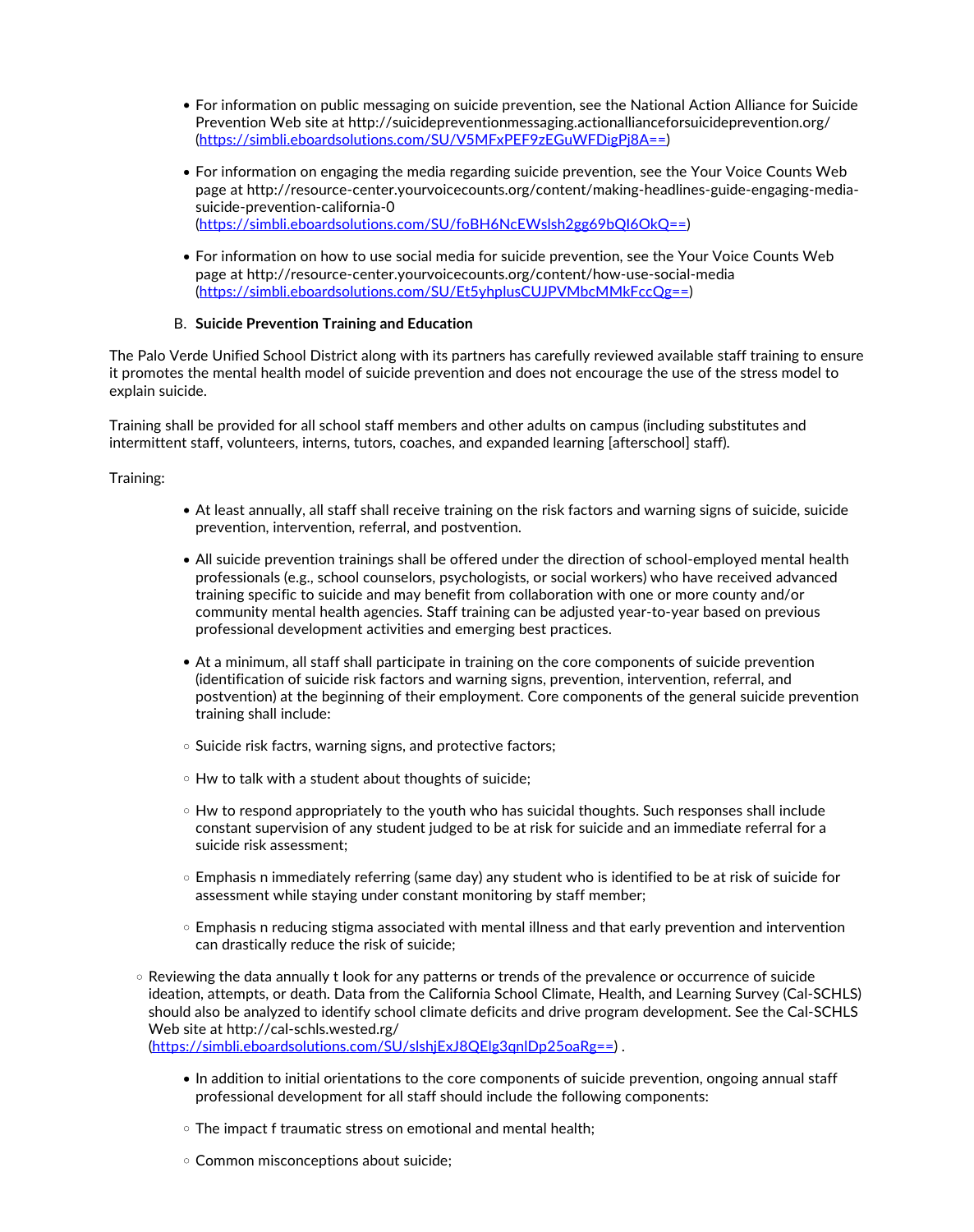- $\circ$  School and community suicide prevention resources;
- $\circ$  Appropriate messaging about suicide (correct terminology, safe messaging guidelines);
- $\circ$  The factors associated with suicide (risk factors, warning signs, protective factors);
- How to identify youth who may be at risk of suicide;
- $\circ$  Appropriate ways to interact with a youth who is demonstrating emotional distress or is suicidal.<br>Specifically, how to talk with a student about their thoughts of suicide and (based on district guidelines) how to respond to such thinking; how to talk with a student about thoughts of suicide and appropriately respond and provide support based on district guidelines;
- District-approved procedures for responding to suicide risk (including multi-tiered systems of support and referrals). Such procedures should emphasize that the suicidal student should be constantly supervised until a suicide risk assessment is completed;
- District-approved procedures for responding to the aftermath of suicidal behavior (suicidal behavior postvention);
- Responding after a suicide occurs (suicide postvention);
- Resources regarding youth suicide prevention;
- $\circ$  Emphasis n stigma reduction and the fact that early prevention and intervention can drastically reduce the risk of suicide;
- Emphasis that any student wh is identified to be at risk of suicide is to be immediately referred (same day) for assessment while being constantly monitored by a staff member.
- The professional development also shall include additional information regarding groups of students judged by the school, and available research, to be at elevated risk for suicide. These groups include, but are not limited to, the following:
- Youth affected by suicide;
- Youth with a history of suicide ideation or attempts;
- Youth with disabilities, mental illness, or substance abuse disorders;
- Lesbian, gay, bisexual, transgender, r questioning youth;
- Youth experiencing homelessness or in out-of-home settings, such as foster care;
- Youth who have suffered traumatic experiences;

#### Resources:

- Youth Mental Health First Aid (YMHFA) teaches a 5-step action plan to offer initial help to young people showing signs of a mental illness or in a crisis, and connect them with the appropriate professional, peer, social, or self-help care. YMHFA is an 8-hour interactive training for youth-serving adults without a mental health background. See the Mental Health First Aid Web page at https://www.mentalhealthfirstaid.org/cs/take-a-course/course-types/youth/ (https://simbli.eboardsolutions.com/SU/UhgWhhiUyO0DgzOFXXA7NQ==)
- Free YMHFA Training is available on the CDE Mental Health Web page at http://www.cde.ca.gov/ls/cg/mh/projectcalwell.asp (https://simbli.eboardsolutions.com/SU/vPARLgJAHxSjbbslshpmBlkCQ==)
- Question, Persuade, and Refer (QPR) is a gatekeeper training that can be taught online. Just as people trained in cardiopulmonary resuscitation (CPR) and the Heimlich Maneuver help save thousands of lives each year, people trained in QPR learn how to recognize the warning signs of a suicide crisis and how to question, persuade, and refer someone to help. See the QPR Web site at http://www.qprinstitute.com/ (https://simbli.eboardsolutions.com/SU/pAGupANhksQPlXPslshfsZfKQ==)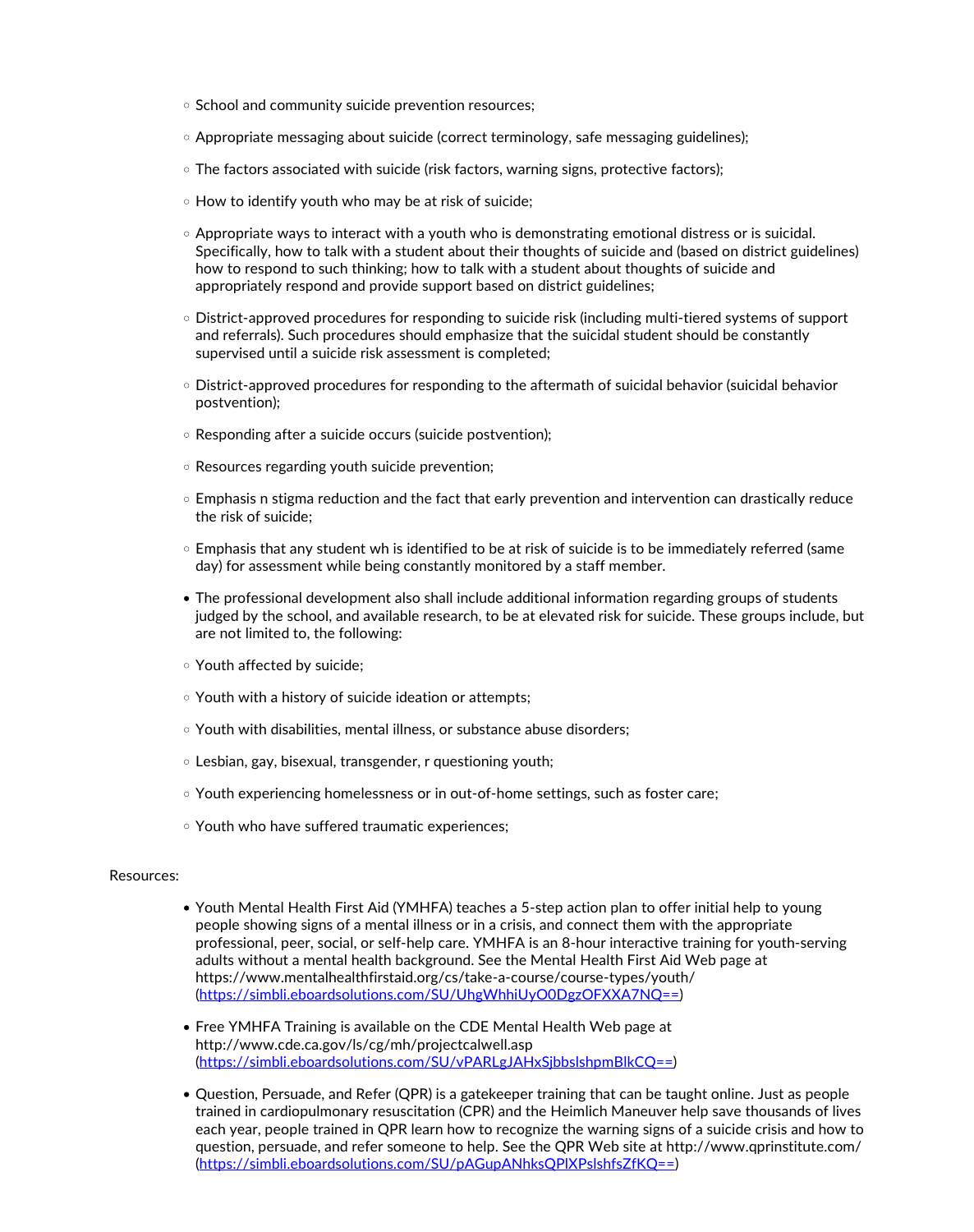- SafeTALK is a half-day alertness training that prepares anyone over the age of fifteen, regardless of prior experience or training, to become a suicide-alert helper. See the LivingWorks Web page at https://www.livingworks.net/programs/safetalk/ (https://simbli.eboardsolutions.com/SU/hplusKmkhbAl8AB25qnsDMD0A==)
- Applied Suicide Intervention Skills Training (ASIST) is <sup>a</sup> two-day interactive workshop in suicide first aid. ASIST teaches participants to recognize when someone may have thoughts of suicide and work with them to create a plan that will support their immediate safety. See the LivingWorks Web page at https://www.livingworks.net/programs/asist/ (https://simbli.eboardsolutions.com/SU/3viplusslsh54cgPl7hzj4GiPwTg==)

Kognito At-Risk is an evidence-based series of three online interactive professional development modules designed for use by individuals, schools, districts, and statewide agencies. It includes tools and templates to ensure that the program is easy to disseminate and measures success at the elementary, middle, and high school levels. See the Kognito Web page at https://www.kognito.com/products/pk12/

(https://simbli.eboardsolutions.com/SU/oT6RyYlu3StpluszfUPuNUslshxQ==)

## C. **Employee Qualifications and Scope of Services**

Employees of the Palo Verde Unified School District and their partners must act only within the authorization and scope of their credential or license. While it is expected that school professionals are able to identify suicide risk factors and warning signs, and to prevent the immediate risk of a suicidal behavior, treatment of suicidal ideation is typically beyond the scope of services offered in the school setting. In addition, treatment of the mental health challenges often associated with suicidal thinking typically requires mental health resources beyond what schools are able to provide.

## D. **Specialized Staff Training (Assessment)**

Additional professional development in suicide risk assessment and crisis intervention shall be provided to mental health professionals (school counselors, psychologists, social workers, and nurses) employed by Palo Verde Unified School District.

## Resource:

- Assessing and Managing Suicide Risk (AMSR) is a one-day training workshop for behavioral health professionals based on the latest research and designed to help participants provide safer suicide care.<br>See the Suicide Prevention Resource Center Web page at http://www.sprc.org/training-events/amsr (https://simbli.eboardsolutions.com/SU/R01lhplush5NCkZ2prkFsjplus5A==)
- E. **Parents, Guardians, and Caregivers Participation and Education**
- To the extent possible, parents/guardians/caregivers should be included in all suicide prevention efforts. At a minimum, schools shall share with parents/guardians/caregivers the Palo Verde Unified School District suicide prevention policy and procedures.
- This suicide prevention policy shall be prominently displayed on the Palo Verde Unified School District Web page and included in the parent handbook.
- Parents/guardians/caregivers should be invited to provide input on the development and implementation of this policy.
- All parents/guardians/caregivers should have access to suicide prevention training that addresses the following:
- o Suicide risk factrs, warning signs, and protective factors;
- Hw to talk with a student about thoughts of suicide;
- $\circ$  Hw to respond appropriately to the student who has suicidal thoughts. Such responses shall include constant supervision of any student judged to be at risk for suicide and referral for an immediate suicide risk assessment.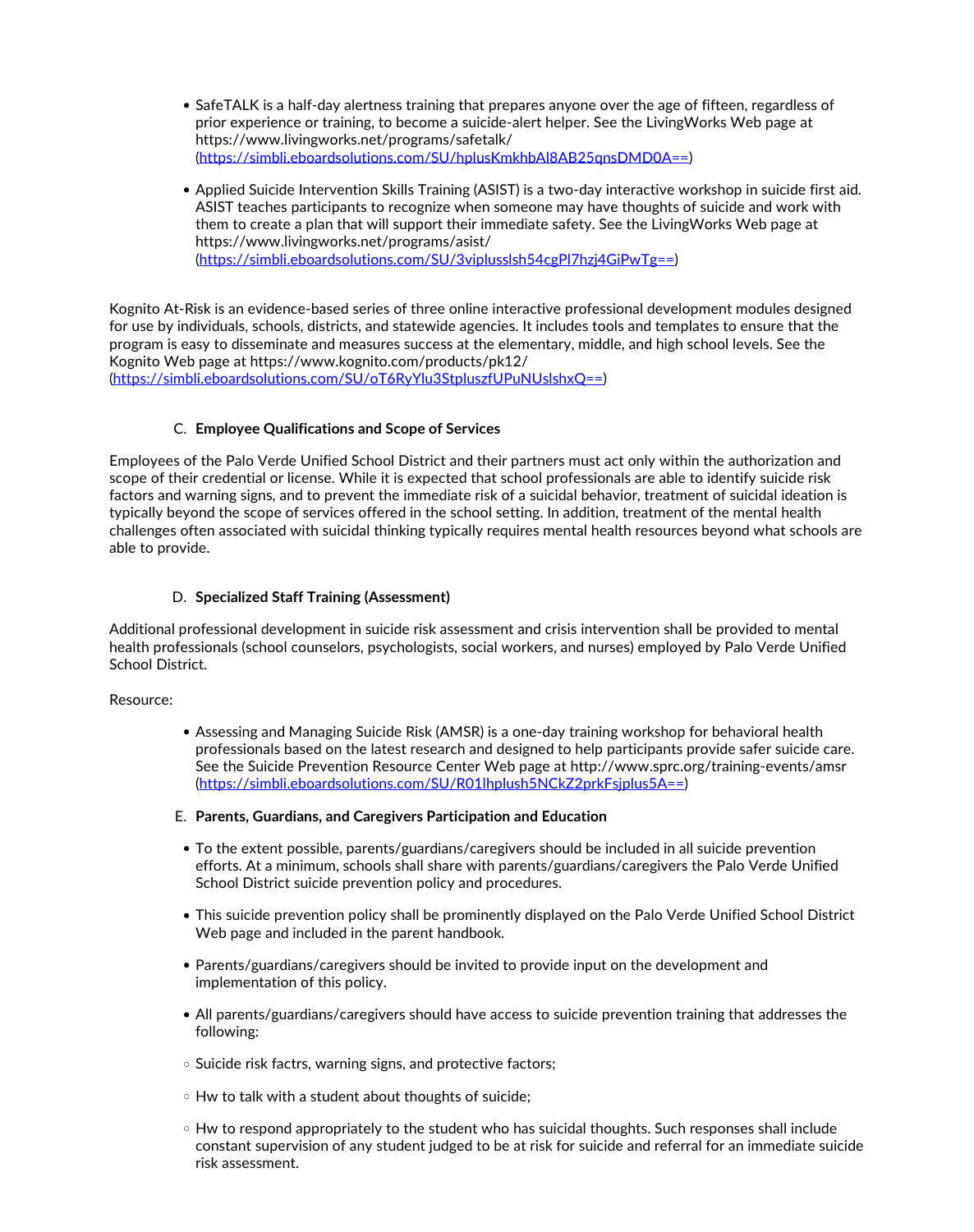#### Resource:

Parents as Partners: A Suicide Prevention Guide for Parents is a booklet that contains useful information for parents/guardians/caregivers who are concerned that their children may be at risk for suicide. It is available from Suicide Awareness Voices of Education (SAVE). See the SAVE Web page at https://www.save.org/product/parents-as-partners/ (https://simbli.eboardsolutions.com/SU/hBpxJEnQ815josGDWoNu3A==)

## F. **Student Participation and Education**

The Palo Verde Unified School District along with its partners has carefully reviewed available student curricula to ensure it promotes the mental health model of suicide prevention and does not encourage the use of the stress model to explain suicide.

Under the supervision of school-employed mental health professionals, and following consultation with county and community mental health agencies, students shall:

- Receive developmentally appropriate, student-centered education about the warning signs of mental health challenges and emotional distress;
- Receive developmentally appropriate guidance regarding the district's suicide prevention, intervention, and referral procedures.
- The content of the education shall include:
- Coping strategies for dealing with stress and trauma;
- $\circ$  How to recognize behaviors (warning signs) and life issues (risk factors) associated with suicide and mental health issues in oneself and others;
- Help-seeking strategies for oneself and others, including how to engage school-based and community resources and refer peers for help;
- $\circ$  Emphasis in reducing the stigma associated with mental illness and the fact that early prevention and intervention can drastically reduce the risk of suicide.

Student-focused suicide prevention education can be incorporated into classroom curricula (e.g., health classes, freshman orientation classes, science, and physical education).

The Palo Verde Unified School District will support the creation and implementation of programs and/or activities on campus that raise awareness about mental wellness and suicide prevention (e.g., Mental Health Awareness Weeks,<br>Peer Counseling Programs, Freshman Success Programs, and National Alliance on Mental Illness on Campus High School Clubs).

#### Resources:

- More Than Sad is school-ready and evidence-based training material, listed on the national Suicide Prevention Resource Center's best practices list, specifically designed for teen-level suicide prevention. See the American Foundation for Suicide Prevention Web page at https://afsp.org/our- work/education/more-than-sad/ (https://simbli.eboardsolutions.com/SU/TikXqD9DG3aN0IuV3LQjplusg==)
- Break Free from Depression (BFFD) is a 4-module curriculum focused on increasing awareness about adolescent depression and designed for use in high school classrooms. See the Boston Children's Hospital Web page at http://www.childrenshospital.org/breakfree (https://simbli.eboardsolutions.com/SU/fixZCunEoqg0u8sbM20wOw==)
- Coping and Support Training (CAST) is an evidence-based life-skills training and social support program to help at-risk youth. See the Reconnecting Youth Inc. Web page at http://www.reconnectingyouth.com/programs/cast/ (https://simbli.eboardsolutions.com/SU/2KeTxZBUQKrlLpiHyplusXxiw==)
- Students Mobilizing Awareness and Reducing Tragedies (SMART) is a program comprised of student-led groups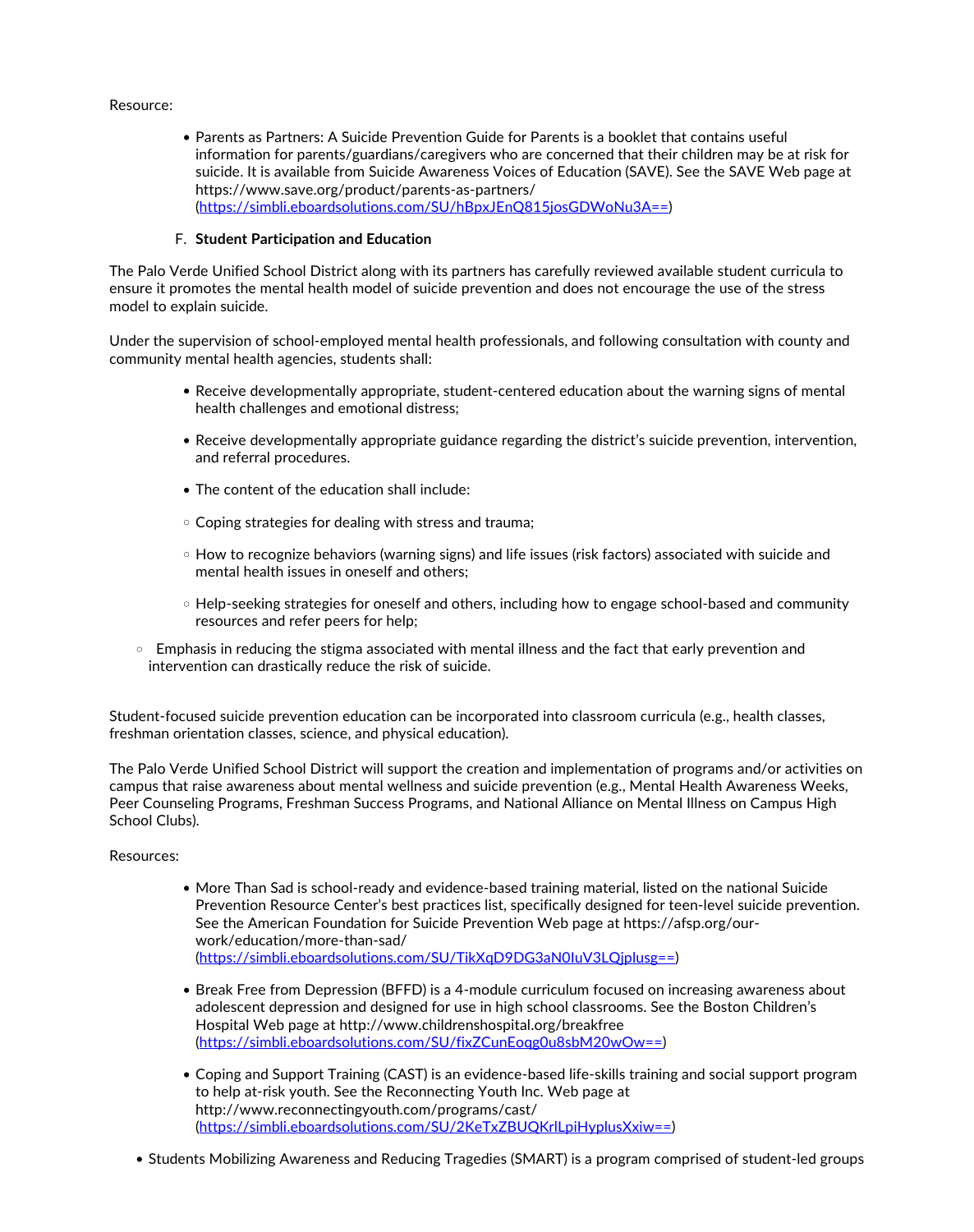in high schools designed to give students the freedom to implement a suicide prevention on their campus that best fits their school's needs. See the SAVE Web page at https://www.save.org/what-we do/education/smart-schools-program-2/ (https://simbli.eboardsolutions.com/SU/AAplusy3soplusIGKkvO6plusFqrPuA==)

Linking Education and Awareness for Depression and Suicide (LEADS) for Youth is a school-based suicide prevention curriculum designed for high schools and educators that links depression awareness and secondary suicide prevention. LEADS for Youth is an informative and interactive opportunity for students and teachers to increase knowledge and awareness of depression and suicide. See the SAVE Web page at https://www.save.org/what-we-do/education/leads-for-youth-program/ (https://simbli.eboardsolutions.com/SU/aslshFrkg6glA8BjaqMfgX9xA==)

## **Intervention, Assessment, Referral**

# A. **Staff**

Two Palo Verde Unified School District staff members who have received advanced training in suicide intervention shall be designated as the primary and secondary suicide prevention liaisons. Whenever a staff member suspects or has knowledge of a student's suicidal intentions, they shall promptly notify the primary designated suicide prevention liaison. If this primary suicide prevention liaison is unavailable, the staff shall promptly notify the secondary suicide prevention liaison.

Under normal circumstances, the primary and/or secondary contact persons shall notify the principal, another school administrator, school psychologist or school counselor, if different from the primary and secondary contact persons. The names, titles, and contact information of multi-disciplinary crisis team members shall be distributed to all students, staff, parents/guardians/caregivers and be prominently available on school and district Web sites (Mental Health Counselor, School Psychologists, and School Counselors).

The principal, another school administrator, school counselor, school psychologist, social worker, or nurse shall then notify, if appropriate and in the best interest of the student, the student's parents/guardians/caregivers as soon as possible and shall refer the student to mental health resources in the school or community. Determination of notification to parents/guardians/caregivers should follow a formal initial assessment to ensure that the student is not endangered by parental notification.

If the student is in imminent danger (has access to a gun, is on a rooftop, or in other unsafe conditions), a call shall be made to 911.<br>Whenever a staff member suspects or has knowledge of a student's suicidal intentions, they shall •

- promptly notify the primary or secondary suicide prevention liaisons.
- Students experiencing suicidal ideation shall not be left unsupervised.
- A referral process should be prominently disseminated to all staff members, so they know how to respond to a crisis and are knowledgeable about the school and community-based resources.
- The Superintendent or Designee shall establish crisis intervention procedures to ensure student safety and appropriate communications if a suicide occurs or an attempt is made by a student or adult on campus or at a school-sponsored activity.

## B. **Parents, Guardians, and Caregivers**

A referral process should be prominently disseminated to all parents/guardians/caregivers, so they know how to respond to a crisis and are knowledgeable about the school and community-based resources.

# C. **Students**

Students shall be encouraged to notify a staff member when they are experiencing emotional distress or suicidal ideation, or when they suspect or have knowledge of another student's emotional distress, suicidal ideation, or attempt.

## D. **Parental Notification and Involvement**

Each school within the Palo Verde Unified School District shall identify a process to ensure continuing care for the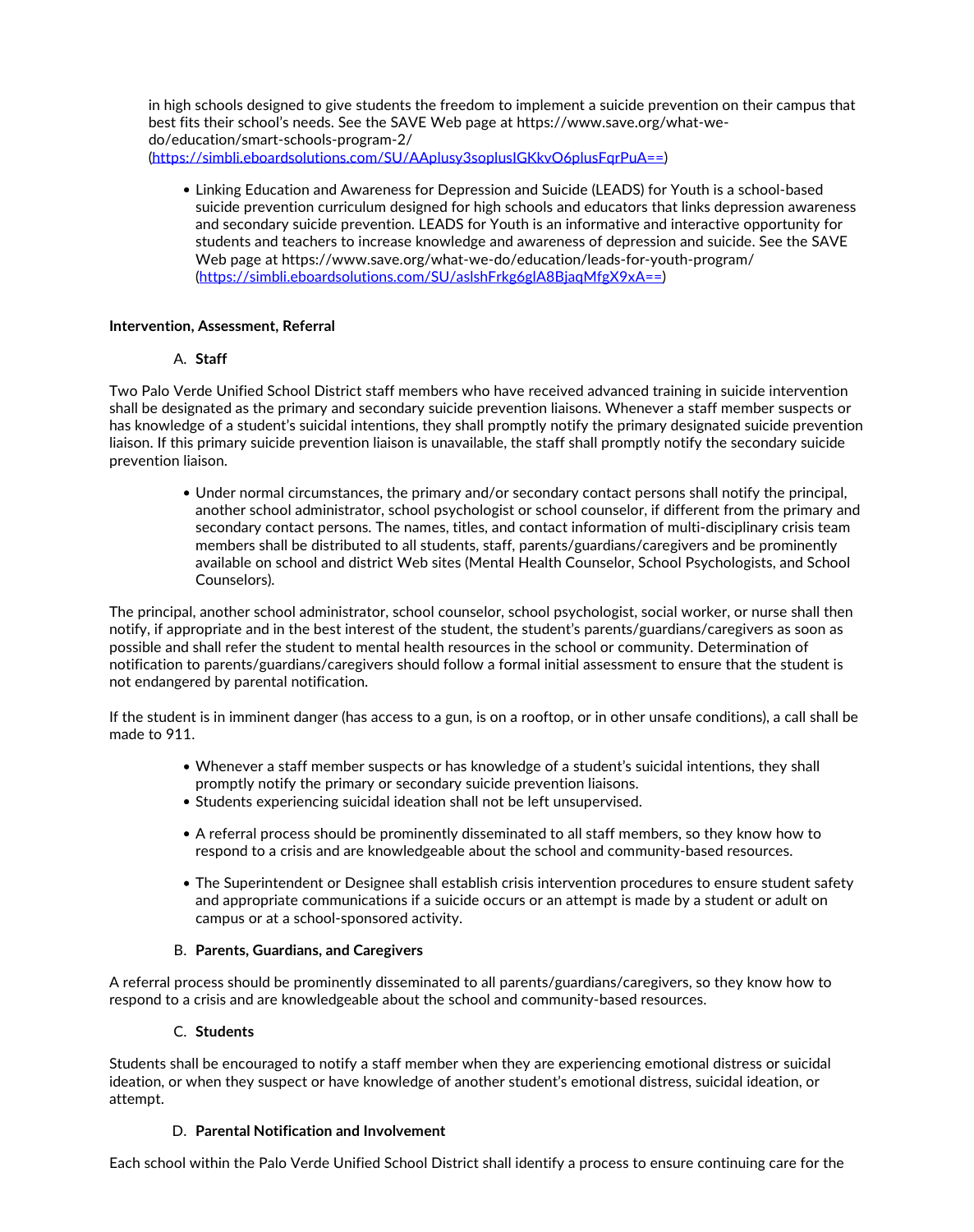student identified to be at risk of suicide. The following steps should be followed to ensure continuity of care:

- After a referral is made for a student, school staff shall verify with the parent/guardian/caregiver that follow-up treatment has been accessed. Parents/guardians/caregivers will be required to provide documentation of care for the student.
- If parents/guardians/caregivers refuse or neglect to access treatment for a student who has been identified to be at-risk for suicide or in emotional distress, the suicide point of contact (or other appropriate school staff member) will meet with the parents/guardians/caregivers to identify barriers to treatment (e.g., cultural stigma, financial issues) and work to rectify the situation and build understanding of the importance of care. If follow-up care for the student is still not provided, school staff should consider contacting Child Protective Services (CPS) to report neglect of the youth. (CPS Contact number is 951-358-4000 or http://dpss.co.riverside.ca.us/).

## E. **Action Plan for In-School Suicide Attempts**

If a suicide attempt is made during the school day on campus, it is important to remember that the health and safety of the student and those around him/her is critical. The following steps should be implemented:

- Remain calm, remember the student is overwhelmed, confused, and emotionally distressed;
- Move all other students out of the immediate area;
- Immediately contact the administrator or suicide prevention liaison;
- Call 911 and give them as much information about any suicide note, medications taken, and access to weapons, if applicable;
- If needed, provide medical first aid until a medical professional is available;
- Parents/guardians/caregivers should be contacted as soon as possible;
- Do not send the student away or leave them alone, even if they need to go to the restroom;
- Listen and prompt the student to talk;
- Review options and resources of people who can help;
- Be comfortable with moments of silence as you and the student will need time to process the situation;
- Provide comfort to the student:
- Promise privacy and help, and be respectful, but do not promise confidentiality;
- Student should only be released to parents/guardians/caregivers or to a person who is qualified and trained to provide help.

## F. **Action Plan for Out-of-School Suicide Attempts**

If a suicide attempt by a student is outside of Palo Verde Unified School District property, it is crucial that the LEA protects the privacy of the student and maintain a confidential record of the actions taken to intervene, support, and protect the student. The following steps should be implemented:

- Contact the parents/guardians/caregivers and offer support to the family;
- Discuss with the family how they would like the school to respond to the attempt while minimizing widespread rumors among teachers, staff, and students;
- Obtain permission from the parents/guardians/caregivers to share information to ensure the facts regarding the crisis is correct;
- Designate a staff member to handle media requests;
- Provide care and determine appropriate support to affected students;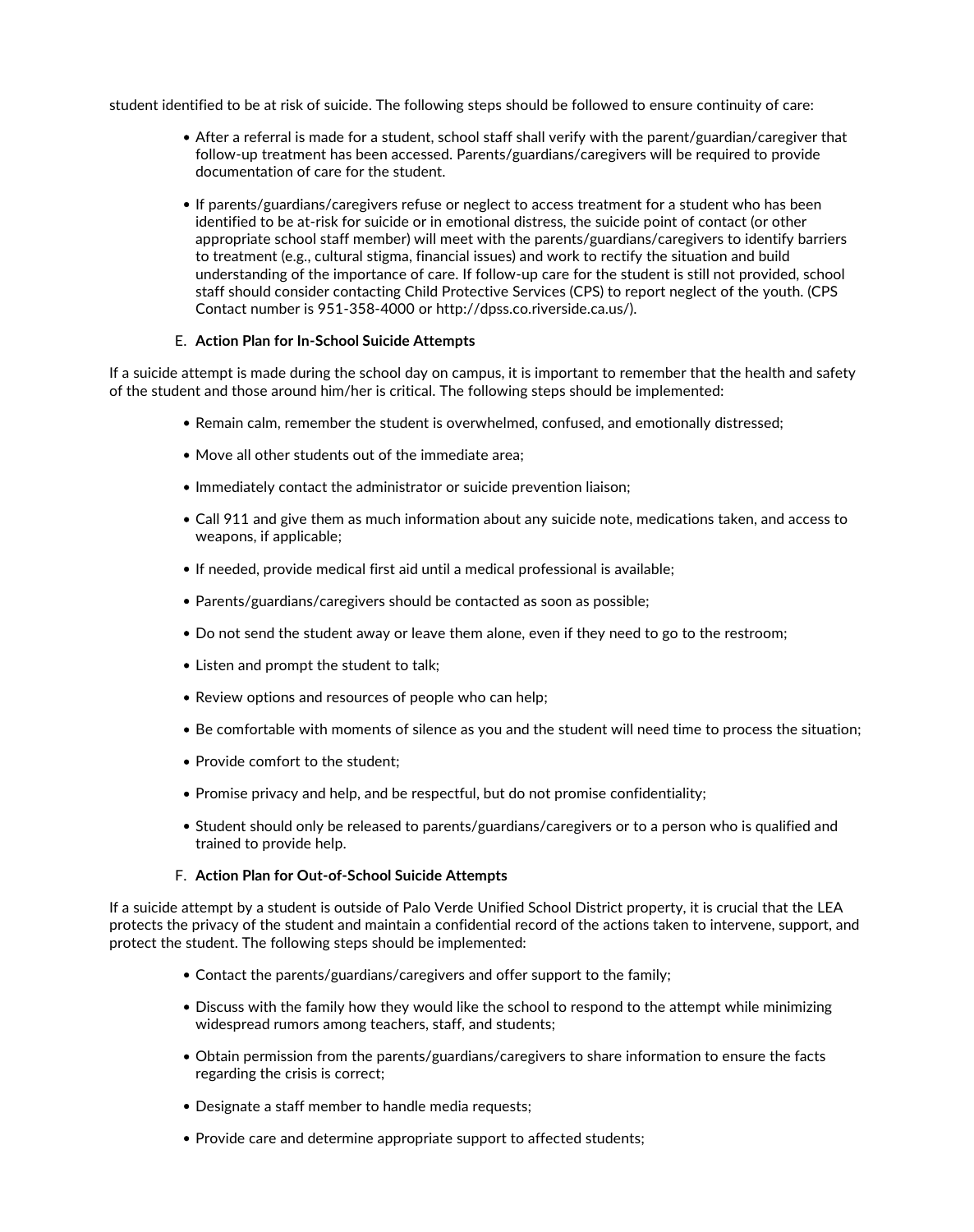Offer to the student and parents/guardians/caregivers steps for re-integration to school.

## G. **Supporting Students after a Mental Health Crisis**

It is crucial that careful steps are taken to help provide the mental health support for the student and to monitor their actions for any signs of suicide. The following steps should be implemented after the crisis has happened:

- Treat every threat with seriousness and approach with a calm manner; make the student a priority;
- Listen actively and non-judgmental to the student. Let the student express his or her feelings;
- Acknowledge the feelings and do not argue with the student;
- Offer hope and let the student know they are safe and that help is provided. Do not promise confidentiality or cause stress;
- Explain calmly and get the student to a trained professional, guidance counselor, or designated staff to further support the student;
- Keep close contact with the parents/guardians/caregivers and mental health professionals working with the student.

## H. **Re-Entry to School After a Suicide Attempt**

A student who threatened or attempted suicide is at a higher risk for suicide in the months following the crisis. Having a streamlined and well planned re-entry process ensures the safety and wellbeing of students who have previously attempted suicide and reduces the risk of another attempt. An appropriate re-entry process is an important component of suicide prevention. Involving students in planning for their return to school provides them with a sense of control, personal responsibility, and empowerment.

The following steps shall be implemented upon re-entry:

- Obtain a written release of information signed by parents/guardians/caregivers and providers;
- Confer with student and parents/guardians/caregivers about any specific requests on how to handle the situation;
- Inform the student's teachers about possible days of absences;
- Allow accommodations for student to make up work (be understanding that missed assignments may add stress to student);
- Mental health professionals or trusted staff members should maintain ongoing contact to monitor student's actions and mood;
- Work with parents/guardians/caregivers to involve the student in an aftercare plan.

#### Resource:

The School Reentry for a Student Who Has Attempted Suicide or Made Serious Suicidal Threats is a guide that will assist in school re-entry for students after an attempted suicide. See the Mental Health Recovery Services Resource Web page at http://www.mhrsonline.org/resources/suicide%5Cattempted\_suicide\_resources\_for\_schools-9/ (https://simbli.eboardsolutions.com/SU/RWlGEemJ1BFxwqi9plusslshqISQ==)

## I. **Responding After a Suicide Death (Postvention)**

A death by suicide in the school community (whether by a student or staff member) can have devastating consequences on students and staff. Therefore, it is vital that we are prepared ahead of time in the event of such a tragedy. Mental Health Counselor, School Psychologists, and School Counselors for the Palo Verde Unified School District shall ensure that each school site adopts an action plan for responding to a suicide death as part of the general Crisis Response Plan. The Suicide Death Response Action Plan (Suicide Postvention Response Plan) needs to incorporate both immediate and long-term steps and objectives.

• Suicide Postvention Response Plan shall: